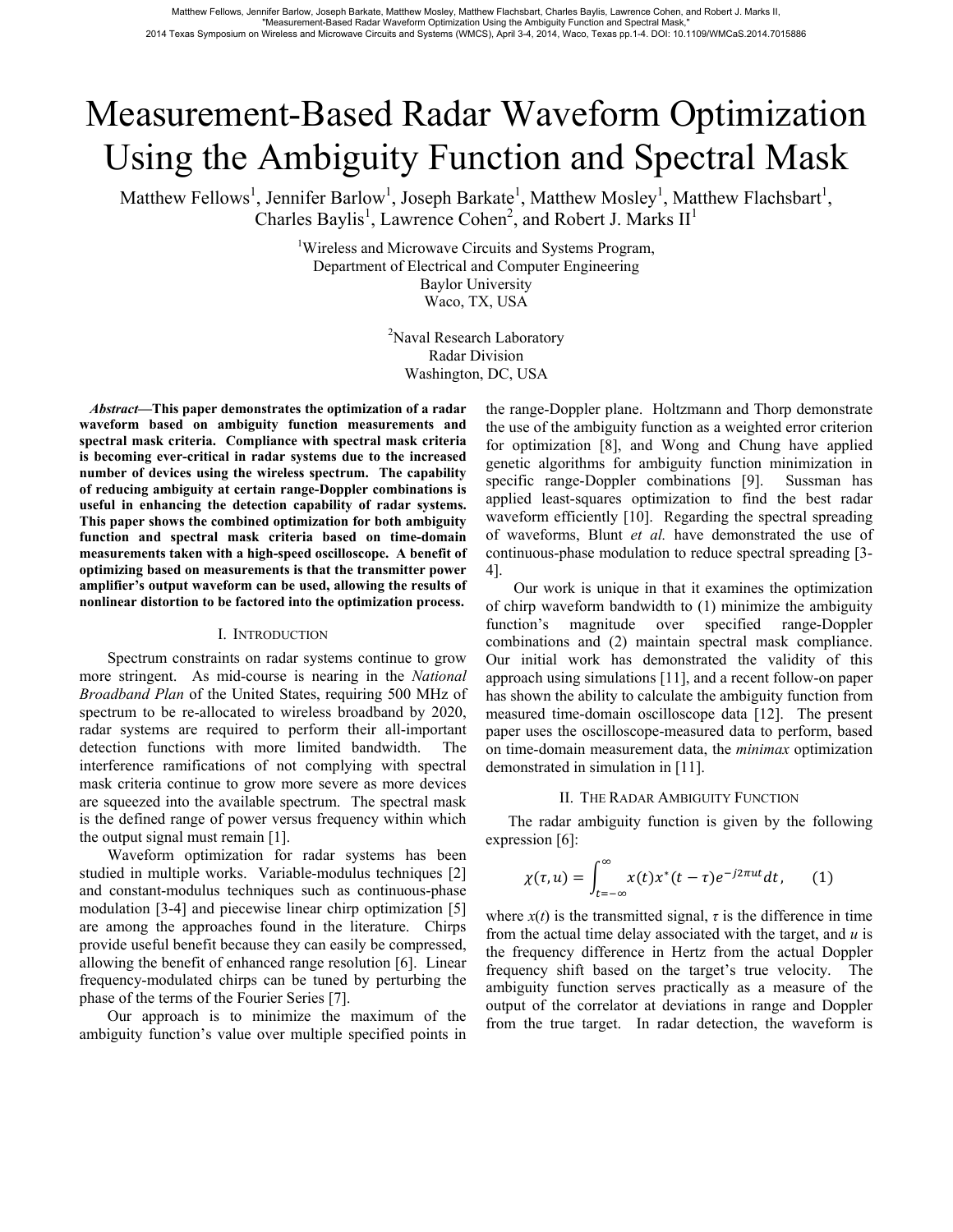usually designed to place nonzero ambiguities at range-Doppler combinations that will not pass erroneous information to the target. For example, if a secondary target exists at a range-Doppler combination of high ambiguity, the reflected wave could pass through the correlator and indicate a target is present at the (0,0) range-Doppler combination. Such a situation could cause issues in target detection and could complicate air traffic control and/or battlefield scenarios, for example. Thus, it is normally desired to minimize the ambiguity at range-Doppler combinations corresponding to the expected locations of other targets or interferers.

Figure 1 shows an example of the simulated ambiguity function magnitude for a linear FM chirp [11]. As predicted by Skolnik, the tilt of the ambiguity ridge in the range-Doppler plane can be changed by altering the ratio of bandwidth to time-width of the pulse.



Fig. 1. Ambiguity function magnitude for a linear FM chirp [11]



Fig. 2. Measurement test bench

#### III. MEASUREMENT TEST SETUP

The measurement setup for bench-top measurements used in this paper includes an Agilent N5182A signal generator, an Agilent E4407B spectrum analyzer, and a LeCroy Wavemaster 8500 oscilloscope. The signal generator is used to convert the programmed chirps to the carrier frequency of 3.3 GHz for the experiments, and the oscilloscope collects the time-domain data for calculation of the ambiguity function. Figure 2 shows the nonlinear measurement test setup in the Baylor research laboratory.

As detailed in [12], the waveform is measured with the oscilloscope in the time domain, and then converted to baseband for the optimization. This downconversion allows the number of samples to be reduced for analyzing the signal. For baseband analysis, the signal is separated into its in-phase (*I*) and quadrature (*Q*) components.

# IV. SEARCH FOR THE OPTIMUM CHIRP

The search was performed on the test bench to find the best linear FM chirp taken from a catalogue of candidates. The waveform catalogue consisted of linear FM chirps with bandwidths varying from 0 to 5 MHz in steps of 250 kHz. The time width of all chirps was held constant at 10 microseconds. For this simple example, this means that 21 bandwidth options are available. In addition, both up- and down-chirps were considered, providing 42 different chirps from which to choose the optimum waveform (in general, upand down-chirps have related, but distinctly different ambiguity functions).

In a method that parallels the simulation demonstration of [11], each chirp is first measured for spectral mask compliance with the spectrum analyzer. If the chirp does not meet the spectral mask criteria, it is removed from consideration. From the chirps that meet the spectral mask criteria, the chirp providing the smallest measured maximum ambiguity function value over specified range-Doppler combinations of interest is selected as the optimum chirp. As mentioned, the selected range-Doppler combinations for minimization are usually those for which a misinterpretation would be particularly undesirable or detrimental. This is a type of *minimax* optimization, and was chosen for this optimization problem due to the fact that a particularly large ambiguity at any point could be detrimental to the success of the detection, even if the average ambiguity over the range-Doppler combinations of interest is low.

#### V. MEASUREMENT OPTIMIZATION RESULTS

The optimization was based on the ambiguity function, as calculated from time-domain oscilloscope measurements, and the spectrum as measured by the spectrum analyzer.

For the first test ("Optimization 1") example, the points for ambiguity minimization were selected along the *τ* axis. This serves the practical case of a range-oriented radar, a radar that has excellent range resolution, but is likely to possess ambiguities along the Doppler axis. Figure 3 shows the measurement results for this ambiguity function. The line in Fig. 3(a) showing the points for minimization in the minimax optimization is spread along the *τ* axis, indicating that a range radar is desired. The ambiguity ridge is nearly head-on in the view shown in Fig. 3(a). While ideally the ambiguity of a range radar would be aligned on the Doppler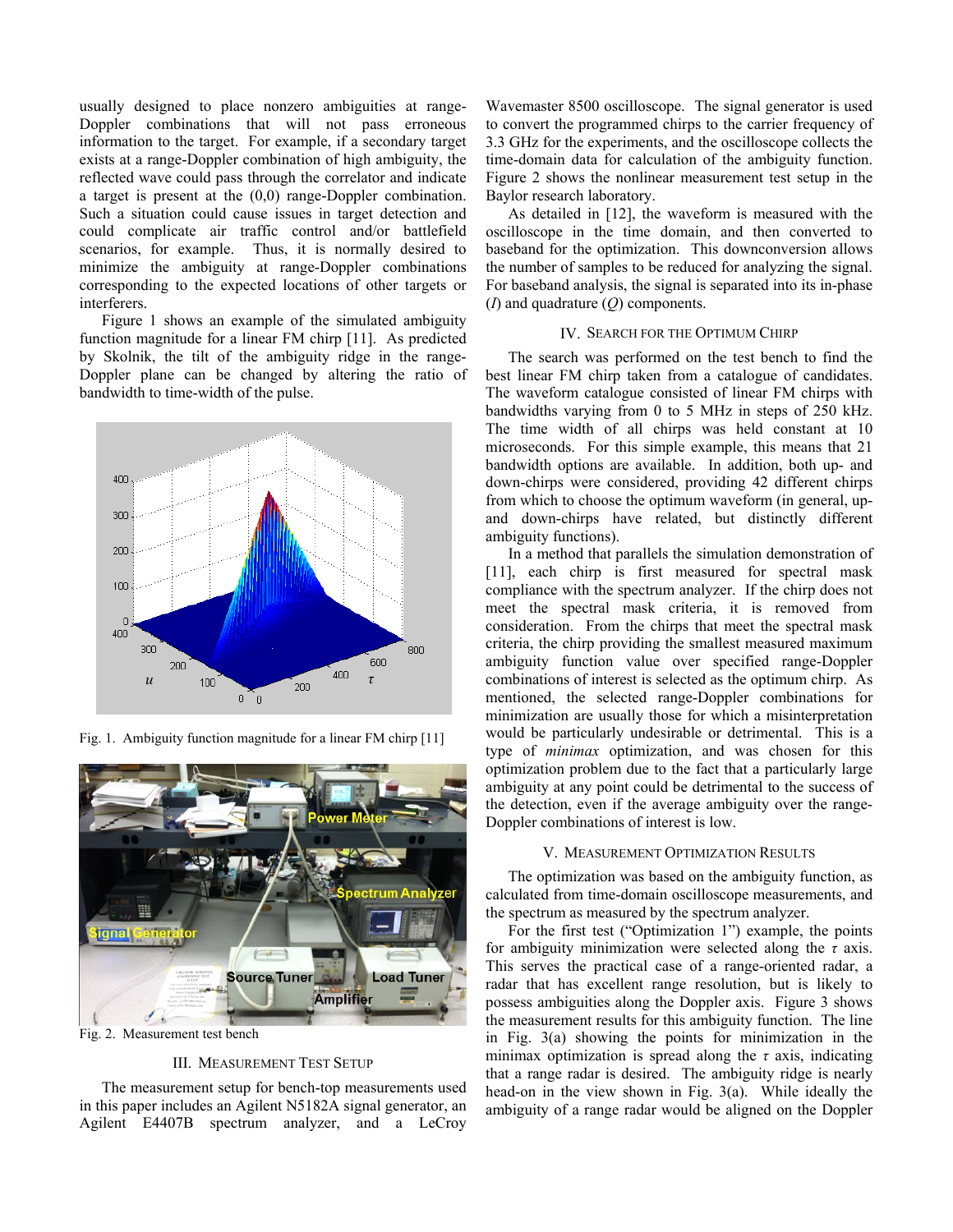axis, such a situation would violate spectral masks. It can be seen that the result of this optimization, as expected, is that the widest bandwidth possible while meeting spectral mask requirements (Fig. 3(b)) is selected as the optimum. This example aligns very well with intuitive expectations.



Fig. 3. (a) Ambiguity function magnitude with lines denoting minimization points for the minimax optimization, and (b) baseband spectrum and spectral mask for the best chirp in Optimization 1. The chosen chirp here is a 1.75 MHz bandwidth down chirp.

For the second test ("Optimization 2"), the results are shown in Fig. 4. The minimization points for this example were chosen along a constant value of *u*. This result is more focused on Doppler resolution than range resolution because low bandwidth chirps are the only spectrally compliant chirps with low ambiguity at the minimization points. The ridge in the ambiguity function splits the two minimization lines in Fig. 4(a). Fig. 4(b) shows that this chirp is well inside the spectral mask, which corresponds with expectations for this case. While our spectral mask was arbitrarily selected for



Fig. 4. (a) Ambiguity function magnitude with lines denoting minimization points for the minimax optimization, and (b) baseband spectrum and spectral mask for the best chirp in Optimization 2. The chosen chirp here is a 0.75 MHz bandwidth up chirp.

experimental purposes, spectral masks for many radar systems in the United States are set forth by the National Telecommunications and Information Administration [13].

For the third test ("Optimization 3"), the results are shown in Figure 5. The minimization points for this example were chosen in the front and back corners of the ambiguity function, indicating that the desired result is an up chirp focused on range resolution. Like in optimization 1, the chosen chirp has the maximum bandwidth which passes the spectral mask. The ridge in ambiguity shown in Fig. 5(a) is stretched from the left corner toward the right corner of the graph, once again avoiding the minimization lines. Again, this result fits intuitive expectations.